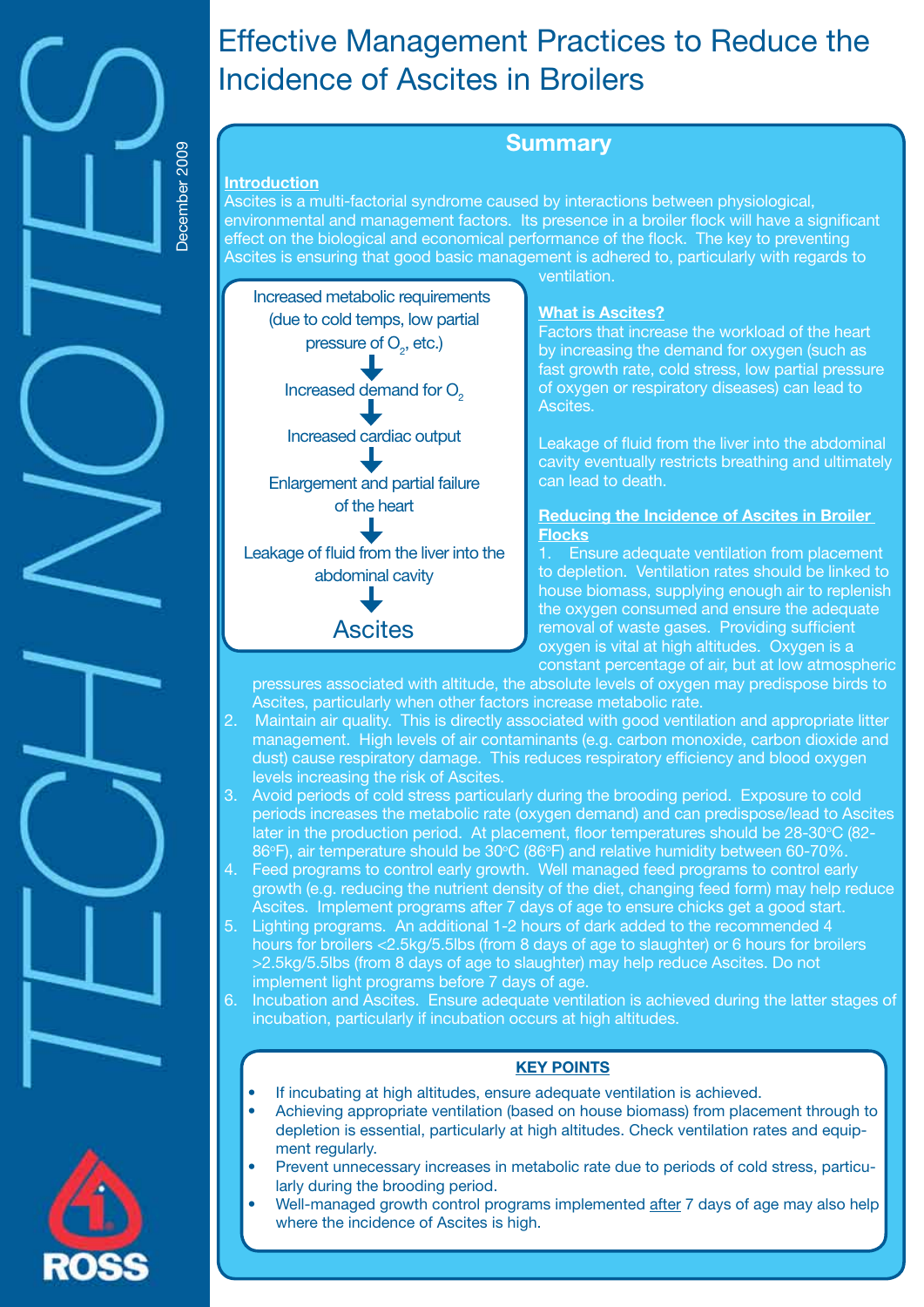#### The remainder of this article provides more detail on the points summarised on page one.

# **Introduction**

Ascites, water belly or pulmonary hypertension syndrome is a disease of broiler chickens that can occur worldwide but tends to be most prevalent at high altitudes. Its presence in a broiler flock will have a significant effect on the performance of the flock both biologically and economically.

Ascites is a multi-faceted syndrome caused by interactions between physiological (e.g.  $O_2$  demand), environmental (e.g. altitude) and management (e.g. ventilation, disease status) factors. Although Ascites may be most common at high altitudes, broilers grown at low altitudes with substandard environmental conditions and poor brooding temperatures can also have higher mortality and processing downgrades as a result of increased Ascites incidence.

## **What is Ascites?**

Understanding Ascites is the first step to reducing or stopping its incidence in broiler flocks.

Any factors that increase the workload of the heart by increasing the demand for oxygen (e.g. fast growth, reduced environmental temperatures, low partial pressure of oxygen or respiratory diseases) can lead to Ascites. When the workload on the heart and lungs is increased, a chain of events is triggered (**Figure 1**) that leads to reduced levels of oxygen in the blood. In the initial stages this can be detected by a slight darkening of the comb and wattles. As the disease progresses, fluid (leaked from the liver) accumulates in the abdominal cavity. Eventually this restricts breathing (it is at this stage that the comb and wattles exhibit a dark blue) and ultimately, it is this restriction that leads to death.

*Figure 1: Chain of events leading to Ascites*



Accumulation of fluid in the abdominal cavity.

# **Reducing the Occurrence of Ascites in Broiler Flocks**

Genetic Factors Historically, broilers with faster growth rates were more likely to develop Ascites due to the increased demand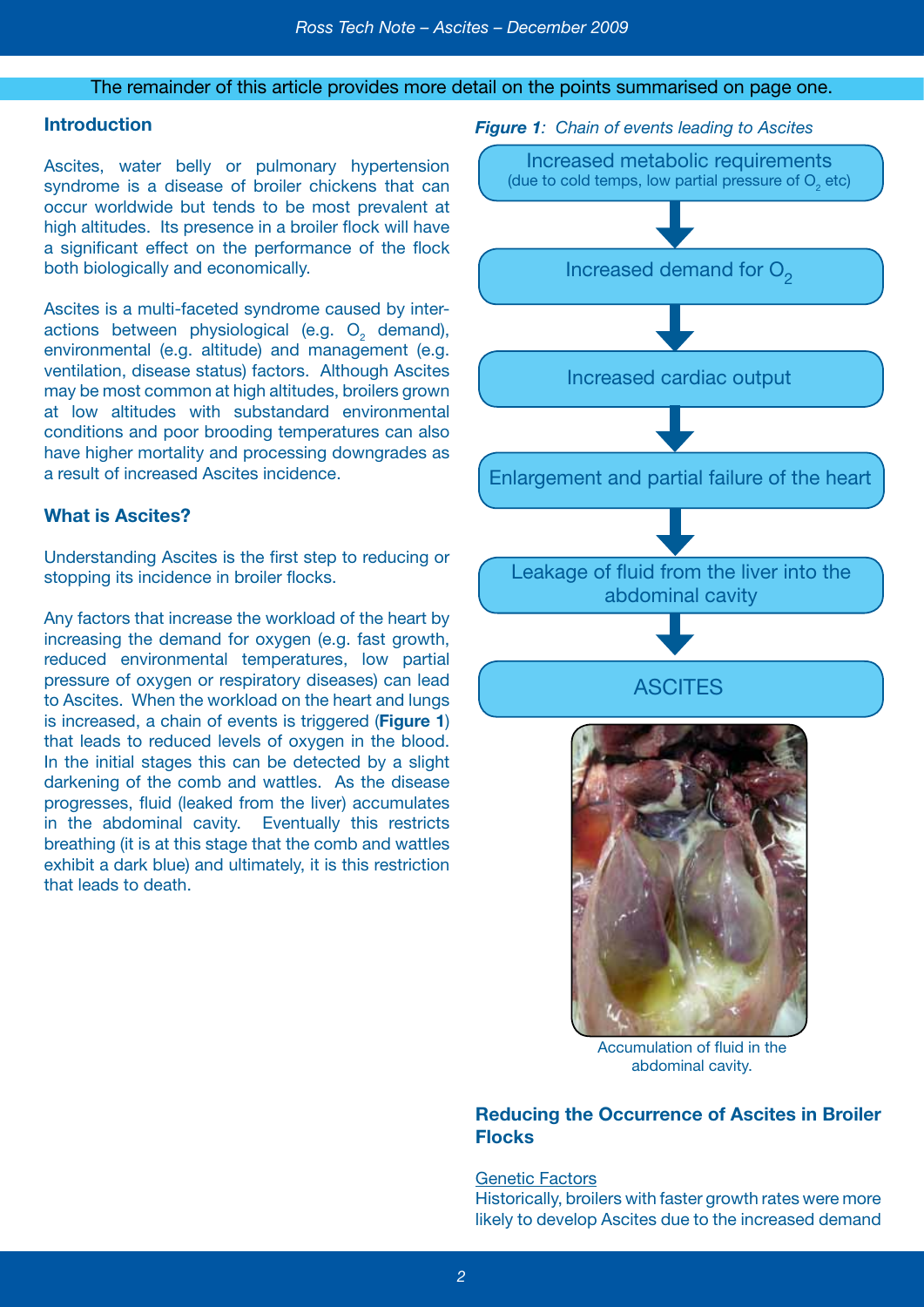that this fast growth placed on the heart. However, with appropriate selection strategies, the predisposition of fast growing broilers to Ascites has been reduced. As a direct response to the concerns of the poultry industry over the last two decades, Aviagen has incorporated the routine assessment of birds for the oxygen saturation level in the blood (SaO<sub>2</sub>) into its selection strategy. Birds with high levels of SaO<sub>2</sub> have a reduced susceptibility to Ascites and Sudden Death Syndrome. The Aviagen breeding program has an ongoing focus on improving the cardiovascular health of its pedigree populations and hence their products. This is done by removing individuals and families with below average levels of SaO<sub>2</sub>. Over time this has led to a significant increase in the SaO $_2$  levels of the blood **(Figure 2**) thus reducing the susceptibility of Aviagen products to Ascites. This selection policy has allowed a long-term genetic trend of improvement in key broiler traits while at the same time reducing the incidence of metabolic disorders and improving livability.

*Figure 2: Changes in percentage oxygen saturation in the blood over time*



# **Influence of Environment on Ascites**

#### Ventilation and Ascites

The most influential environmental factor affecting Ascites in broilers is the oxygen content of air brought into the poultry house.

Growing at higher altitudes (1000 m / 3280 ft or above) is common place in some regions of the world. Ascites symptoms are more acute at high altitudes as the air has a lower partial pressure of oxygen than that at sea level. Exposure to a lower partial pressure of oxygen will lead to an increased workload on the heart. In this situation it is critical to ventilate correctly and provide as much oxygen to the flock as possible.

Suboptimal ventilation in broiler houses leads to low environmental oxygen and higher toxic gases such as carbon monoxide, carbon dioxide and ammonia. This will put extra pressure on the cardiovascular system thus reducing its capacity to carry

oxygen and increasing Ascites. Ventilation rates must supply enough air to replenish the oxygen consumed and ensure the adequate removal of waste gases. Managers who run a constantly increasing, pro-active ventilation program, linked with total house biomass, have no or much-reduced levels of Ascites in their flocks.

A good way to manage the ventilation program is by using fan cycle timers; increasing "on" time as the flock gets older and house biomass increases. The example in **Table 1** explains how this can be done. Often fans can be inefficient compared to the declared ratings (due to baffles, age, etc.). Fans should be checked regularly and the ventilation program adjusted accordingly.

| <b>Table 1:</b> Methodology for calculating minimum |
|-----------------------------------------------------|
| ventilation rates based on house biomass and        |
| percentage time for running fans to achieve that    |
| ventilation rate at sea level                       |

|       | <b>Live Weight</b> | Min. Ventilation<br>Rate |                      | Max. Ventilation<br>Rate |                      |
|-------|--------------------|--------------------------|----------------------|--------------------------|----------------------|
| kg    | Ibs                | $m^3/hr$                 | ft <sup>3</sup> /min | $m^3/hr$                 | ft <sup>3</sup> /min |
| 0.050 | 0.110              | 0.074                    | 0.044                | 0.761                    | 0.448                |
| 0.100 | 0.220              | 0.125                    | 0.074                | 1.280                    | 0.754                |
| 0.200 | 0.441              | 0.210                    | 0.124                | 2.153                    | 1.268                |
| 0.300 | 0.661              | 0.285                    | 0.168                | 2.919                    | 1.719                |
| 0.400 | 0.882              | 0.353                    | 0.208                | 3.621                    | 2.133                |
| 0.500 | 1.102              | 0.417                    | 0.246                | 4.281                    | 2.522                |
| 0.600 | 1.323              | 0.479                    | 0.282                | 4.908                    | 2.891                |
| 0.700 | 1.543              | 0.537                    | 0.316                | 5.510                    | 3.245                |
| 0.800 | 1.764              | 0.594                    | 0.350                | 6.090                    | 3.587                |
| 0.900 | 1.984              | 0.649                    | 0.382                | 6.653                    | 3.919                |
| 1.000 | 2.205              | 0.702                    | 0.413                | 7.200                    | 4.241                |
| 1.200 | 2.646              | 0.805                    | 0.474                | 8.255                    | 4.862                |
| 1.400 | 3.086              | 0.904                    | 0.532                | 9.267                    | 5.458                |
| 1.600 | 3.527              | 0.999                    | 0.588                | 10.243                   | 6.033                |
| 1.800 | 3.968              | 1.091                    | 0.643                | 11.189                   | 6.590                |
| 2.000 | 4.409              | 1.181                    | 0.696                | 12.109                   | 7.132                |
| 2.200 | 4.850              | 1.268                    | 0.747                | 13,006                   | 7.661                |
| 2.400 | 5.291              | 1.354                    | 0.798                | 13.883                   | 8.177                |
| 2.600 | 5.732              | 1.437                    | 0.846                | 14.42                    | 8.683                |
| 2.800 | 6.173              | 1.520                    | 0.895                | 15.585                   | 9.180                |
| 3.000 | 6.614              | 1.600                    | 0.942                | 16.412                   | 9.667                |
| 3.200 | 7.055              | 1.680                    | 0.990                | 17.226                   | 10.146               |
| 3.400 | 7.496              | 1.758                    | 1.035                | 18.028                   | 10.618               |
| 3.600 | 7.937              | 1.835                    | 1.081                | 18.817                   | 11.083               |
| 3.800 | 8.377              | 1.911                    | 1.126                | 19.596                   | 11.542               |
| 4.000 | 8.818              | 1.986                    | 1.170                | 20.365                   | 11.995               |
| 4.200 | 9.259              | 2.060                    | 1.213                | 21.124                   | 12.442               |
| 4.400 | 9.700              | 2.133                    | 1.256                | 21.874                   | 12.884               |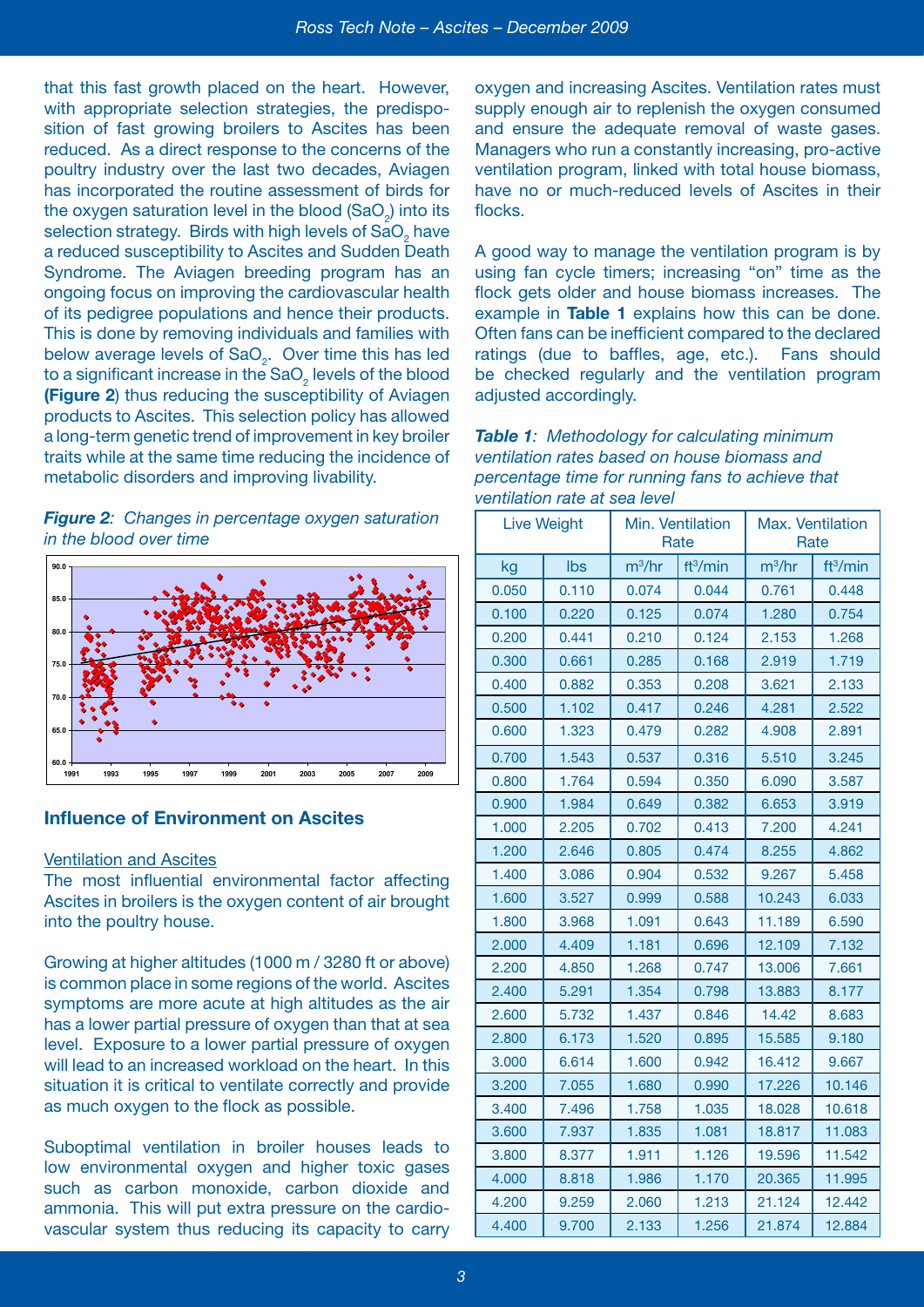**il Minimum** 

Using the previous table, calculate the total ventilation rate required for the house (total cubic meters per hour [cmh] or total cubic feet per minute [cfm]) as:

| Minimum<br>Ventilation     |             | Number of Birds<br>in the House | <b>Total Minin</b> |
|----------------------------|-------------|---------------------------------|--------------------|
| Rate per Bird (from table) | Ventilation |                                 |                    |

Calculate the percentage time for running the fans as:

Total Ventilation Needed

Percentage of **Time** 

Total Capacity of the Fans Used

Multiply the percentage of time needed by the total fan timer cycle to give the time that the fans require to be on in each cycle.

# **Air Quality and Ascites**

Correct litter management in conjunction with appropriate ventilation helps to maintain air quality. Suboptimal ventilation and inadequate litter management leads to problems of wet litter and increased ammonia levels. Dust within the environment will be inhaled by the birds thus leading to irritation and reduced efficiency of the airways.

Poor air quality, dust and respiratory diseases all predispose birds to Ascites by causing respiratory damage thereby reducing the efficiency of respiration and blood oxygen levels. For the same reasons it is important that the litter material is clean and free from mold or contamination at the time of placement. **Table 2** shows the common air contaminants present in the poultry house and the effect that they have on bird health. All the contaminants listed below either predispose or lead directly to Ascites.

**Table 2***: Common house air contaminants that can increase Ascites susceptibility*

| Contaminant        | <b>Effect</b>                                                                                                                                                                        |
|--------------------|--------------------------------------------------------------------------------------------------------------------------------------------------------------------------------------|
| Ammonia            | Can be detected by smell at<br>20ppm or above<br>>10ppm will damage lung surface<br>>20ppm will increase susceptibility<br>to respiratory diseases<br>>50ppm will reduce growth rate |
| Carbon<br>Dioxide  | >3500ppm causes Ascites and is<br>fatal at high levels                                                                                                                               |
| Carbon<br>Monoxide | 100ppm reduces oxygen binding<br>and is fatal at high levels                                                                                                                         |
| Dust               | Damage to respiratory tract lin-<br>ing and increased susceptibility to<br>disease                                                                                                   |
| <b>Humidity</b>    | Effects vary with temperature. At<br>$>$ 29°C (84°F) and $>$ 70% relative<br>humidity, growth will be affected                                                                       |

# **Temperature and Ascites**

Maintaining adequate brooding temperatures are critical to the prevention of Ascites. Exposure to cold periods that place birds outside their thermo-nuetral zones will increase the demand for oxygen as birds are forced to use energy to keep warm. This increase in metabolic rate can lead to Ascites later in the production period. Correct and monitored temperature during brooding, along with a good minimum ventilation program from placement, will help reduce and in some cases eliminate any Ascites problems seen later in the grow-out period.

At placement, floor temperatures should be 28-30°C (82-86°F) and air temperature (measured at bird level) should be  $30^{\circ}$ C (86 $^{\circ}$ F) with relative humidity between 60 and 70%. **Table 3** shows a good brooding temperature profile for the broiler house. The temperatures recommended in **Table 3** assume an ideal relative humidity (RH) of 60-70%. If RH is outside this ideal range, the temperature of the house at bird level should be adjusted accordingly. For example, if RH is below 60% or above 70%, the dry bulb temperature may need to be increased or decreased respectively.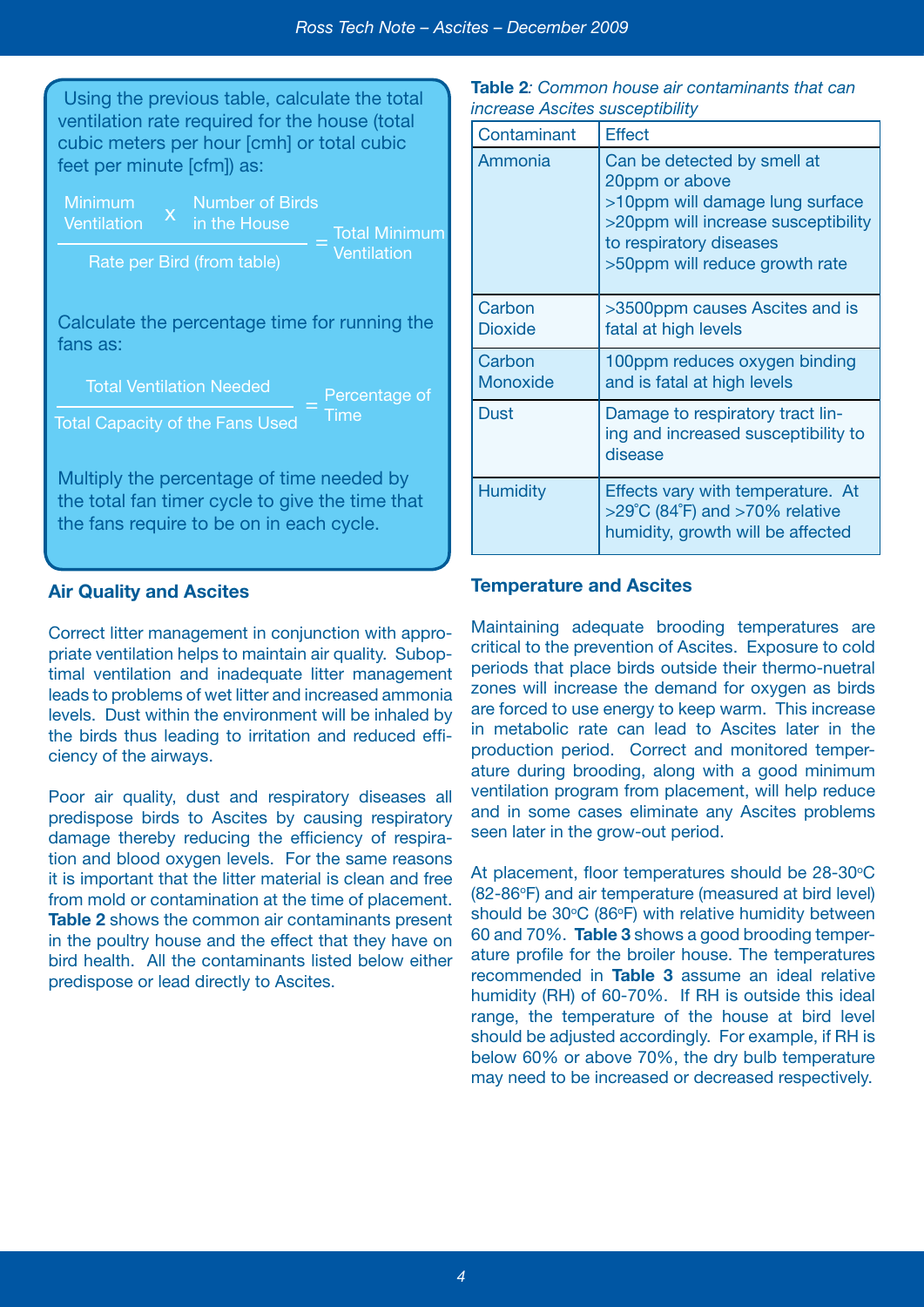#### *Table 3: Correct brooding temperature profiles assuming an ideal RH of 60-70%*

|               | <b>Whole-house</b><br><b>Brooding</b> | <b>Spot Brooding</b>           |                                           |  |
|---------------|---------------------------------------|--------------------------------|-------------------------------------------|--|
| Age<br>(days) |                                       | <b>Temp</b>                    |                                           |  |
|               | <b>Temp</b>                           | <b>Brooder Edge</b><br>$(A^*)$ | 2 m (6.6 ft)<br>from Brooder<br>Edge (B*) |  |
| Day-old       | 30°C (86°F)                           | 32°C (90°F)                    | 29°C (84°F)                               |  |
| 3             | 28°C (82°F)                           | 30°C (86°F)                    | 27°C (81°F)                               |  |
| 6             | 27°C (81°F)                           | 28°C (82°F)                    | 25°C (77°F)                               |  |
| 9             | 26°C (79°F)                           | 27°C (81°F)                    | 25°C (77°F)                               |  |
| 12            | 25°C (77°F)                           | 26°C (79°F)                    | 25°C (77°F)                               |  |
| 15            | 24°C (75°F)                           | 25°C (77°F)                    | 24°C (75°F)                               |  |
| 18            | 23°C (73°F)                           | 24°C (75°F)                    | 24°C (75°F)                               |  |
| 21            | 22°C (72°F)                           | 23°C (73°F)                    | 23°C (73°F)                               |  |
| 24            | 21°C (70°F)                           | 22°C (72°F)                    | 22°C (72°F)                               |  |
| 27            | 20°C (68°F)                           | 20°C (68°F)                    | 20°C (68°F)                               |  |

\*These brooding temperatures are a recommendation. Actual brooding temperatures will depend on environmental and management conditions in the house. For more information on brooding temperatures, consult your local Ross technical representative.

Duration of cold stress is much more critical than temperature itself. Metabolic stress and risk of Ascites will be increased with duration of cold stress. It is therefore vital that if periods of cold stress do occur, they are rectified as quickly as possible.

# **Influence of Growth Rate on Ascites**

There is a direct correlation between metabolic rate and Ascites levels. A fast growth rate increases the demand for oxygen and hence the workload of the heart. Therefore adapting good management practices is vital for fast growing broilers.

Growers who have recurring problems with Ascites may find it beneficial to control early growth rates. The first 3 weeks of a bird's life are metabolically stressful as bone and muscle growth are greatest at this time. If growth is reduced during this period, oxygen demand will also be reduced. Birds whose growth is controlled early on may have a stronger cardiovascular system going into the finisher phase. However, any restriction of early growth should be exercised with caution. Achieving adequate growth during the first 7 days is vital and so any growth control should be implemented after 7 days of age. Starter diets should remain unchanged to ensure that the day-old chick has the best possible start.

Effective control of growth rate after 7 days of age can be achieved by reducing nutrient intake either by reducing the nutrient density of the diet or by changing feed form from a pellet to a mash. Any feed program must be managed properly and should only be considered once optimal management is assured. It is also important to consider that feed control may result in an overall reduction in growth rate. Any management strategy aimed at reducing early growth is therefore only likely to be economically viable when it is properly managed and where the occurrence of Ascites is severe.

# **Lighting and Ascites**

Many growers in high altitude areas use lighting programs to help reduce early body weights and hence Ascites levels in their flocks. However, lighting programs are often too severe (e.g. the use of natural daylight only).

At low altitudes, lighting programs to control Ascites are unnecessary for Aviagen products as they can have a negative impact on growth rate and breast meat yield. High altitudes do change the situation, with lower partial pressures of oxygen and absolute humidity levels. Examples of typical good lighting programs are given in **Table 4**. If Ascites is a problem under high altitude conditions, some increase in the dark period (an additional 1-2 hours added to those recommended in **Table 4**) may help reduce Ascites mortality. To help ensure proper heart and lung development in growing birds it is essential that 7-day body-weight targets are achieved and that lighting programs are not implemented until after 7 days of age.

| Live Weight at<br>Slaughter | Age (days)  | Intensity                | Day Length<br>(hours) |
|-----------------------------|-------------|--------------------------|-----------------------|
| $<$ 2.5 kg/5.5 lbs          | $0 - 7$     | 30-40 lux<br>$3-4$ fc    | 23 light<br>1 dark    |
|                             | 8-slaughter | 5-10 lux<br>$0.5 - 1$ fc | 20 light<br>4 dark    |
|                             |             |                          |                       |
| $>2.5$ kg/5.5 lbs           | $0 - 7$     | 30-40 lux<br>$3-4$ fc    | 23 light<br>1 dark    |
|                             | 8-slaughter | 5-10 lux<br>$0.5-1$ fc   | 18 light<br>6 dark*   |

#### *Table 4: Basic light intensity and photoperiod recommendations to optimize live performance*

\*The EU Broiler Welfare Directive requires a total of six hours darkness, with at least one uninterrupted period of darkness of at least 4 hours.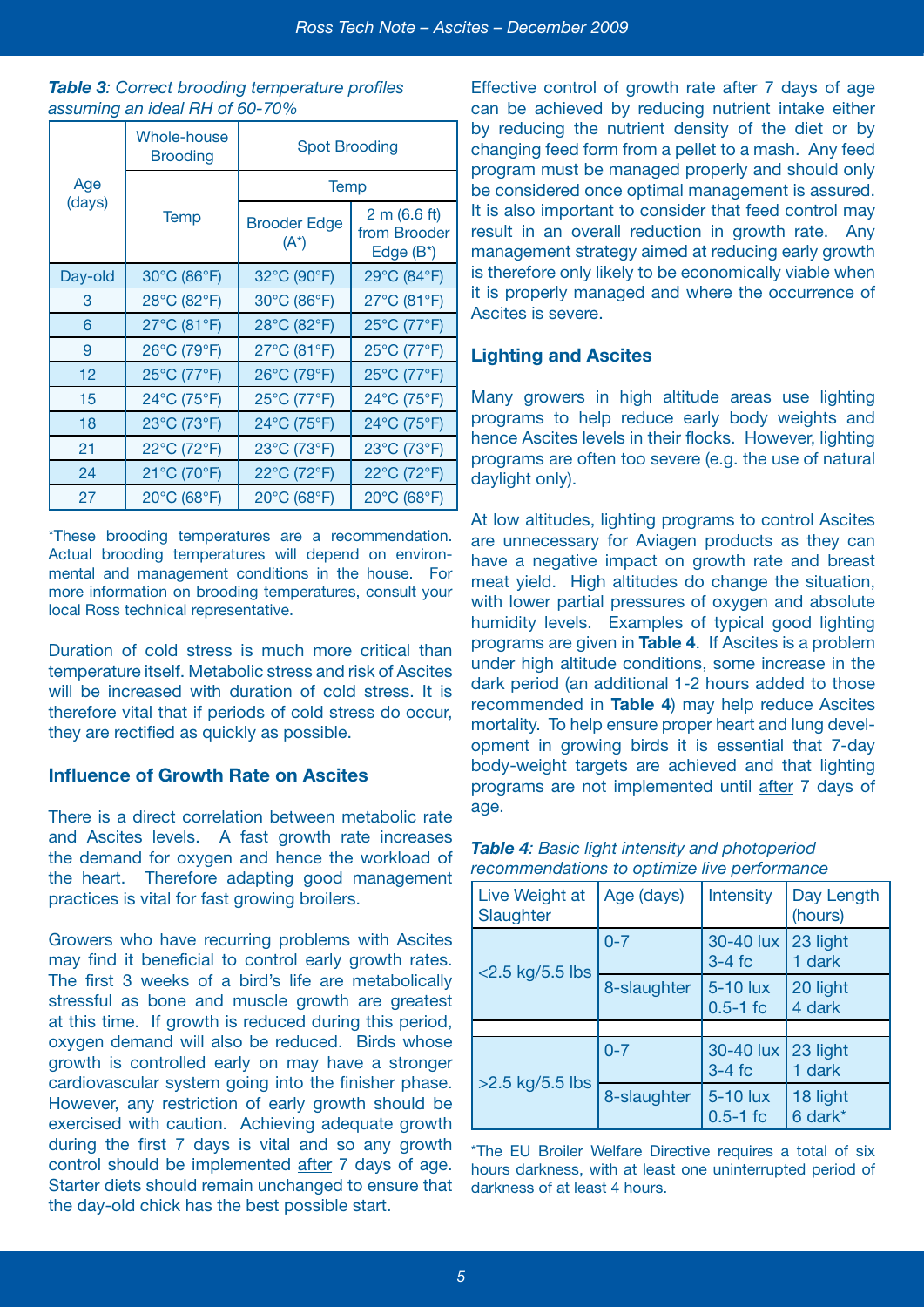# **Incubation and Ascites**

It has already been mentioned that an increased metabolic rate, paralleled with a shortage in oxygen supply, will lead to Ascites. One of the most demanding stages of chicken development is in the incubator. Chickens incubated at high altitudes may be predisposed to Ascites because the partial pressure of oxygen is lower. It is therefore important that adequate ventilation in the incubator is achieved. Achieving adequate ventilation may be a particular issue in single stage machines; in the setter, the air vents should be left fully opened for the last 3 days to ensure that ventilation, and thus oxygen levels, are optimal.

# **Conclusions**

Ascites is a multi-factorial syndrome caused by interactions between physiological, environmental and management factors. The incidence of Ascites can be reduced by ensuring that good basic management practices are adhered to.

- If incubating at high altitudes, ensure adequate ventilation is achieved.
- Achieve appropriate ventilation in the poultry house from placement through to depletion is essential, particularly at high altitudes. Ventilation rates must supply enough air to replenish the oxygen consumed and ensure the adequate removal of waste gases.
- Prevent unnecessary increases in the birds' metabolic rate due to periods of cold stress, particularly during the brooding period. This will help reduce or even eliminate the occurrence of Ascites later in the growing period.
- Well managed growth control programs implemented after 7 days of age may also help where the incidence of Ascites is high.

A better understanding of what Ascites is and how it is caused, and the implementation of management factors that reduce the predisposing factors to Ascites, will ultimately help to control the occurrence of Ascites in broiler flocks.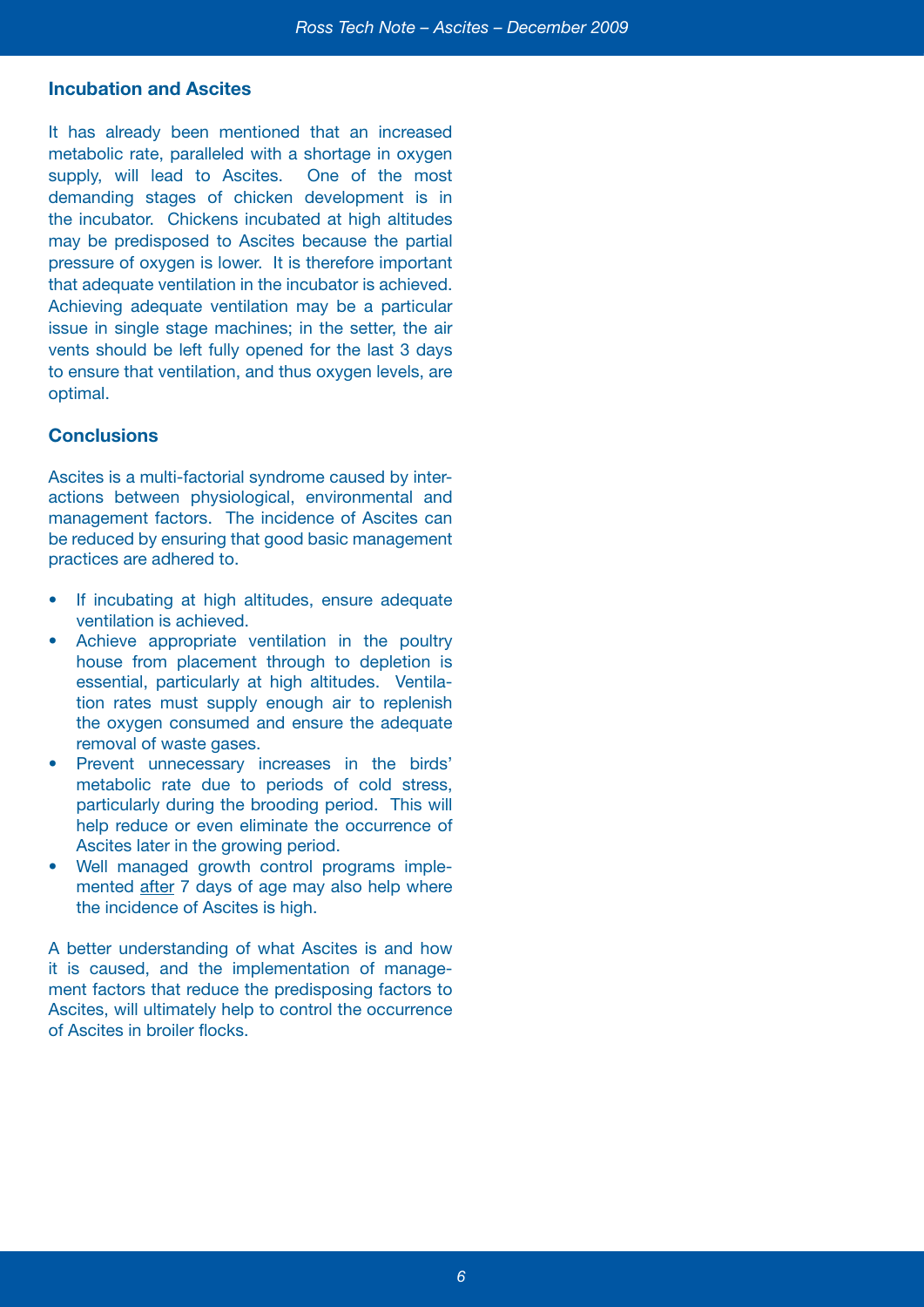# **Notes**